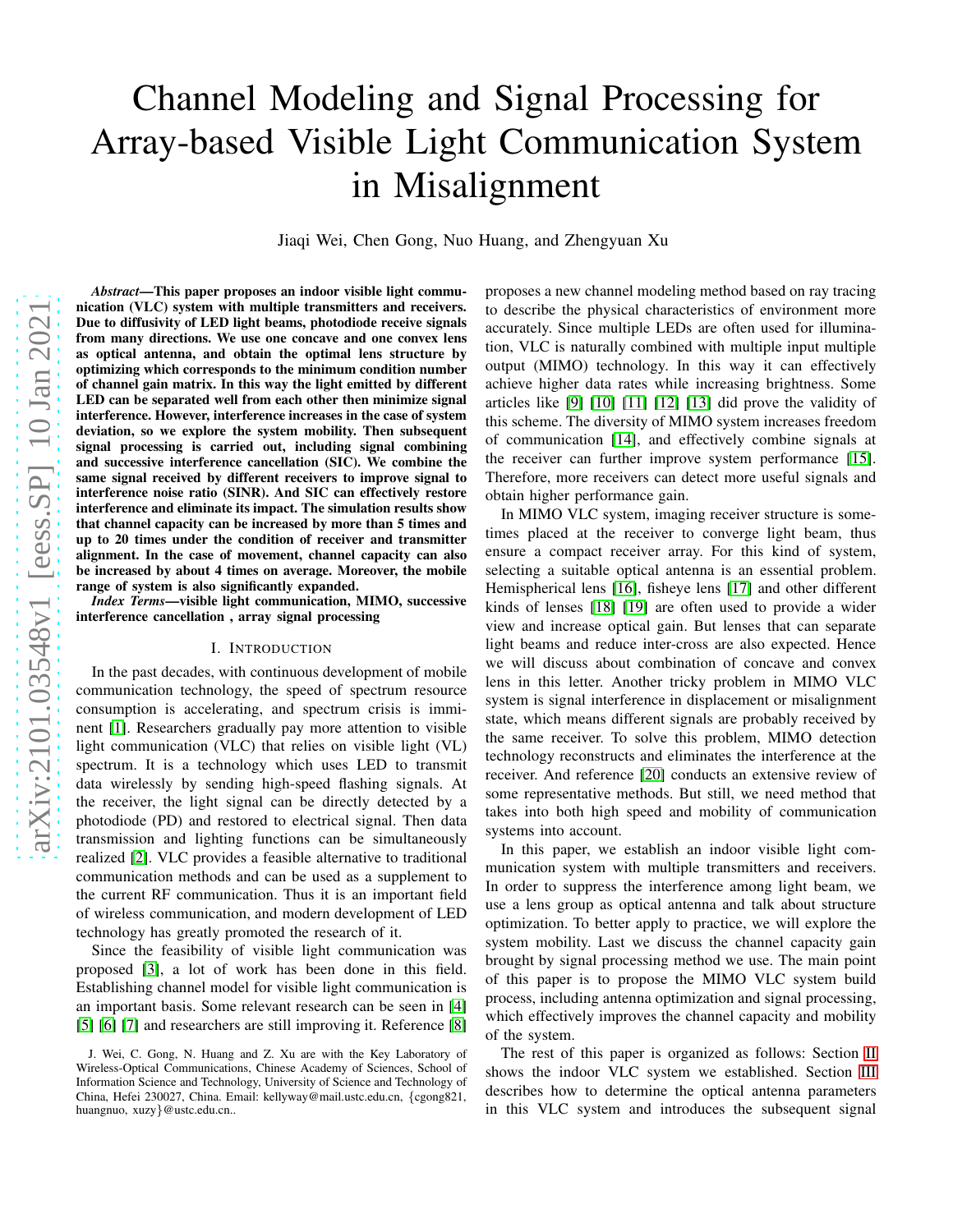<span id="page-1-0"></span>processing method in detail. Simulation results and evaluation are shown in Section [IV.](#page-4-0) At last, the paper will be concluded in Section [V.](#page-7-20)

## II. SYSTEM MODEL

We consider a typical array-based VLC system including an LED array, a PD array and two lenses for concentrating light. Both then LED array and PD array consist of  $N \times N$  elements; and the two lenses include a convex lens and a concave lens, which can narrow the LED beam into parallel light and project the light from each LED to its corresponding PD component.

An example is shown in Fig. [1,](#page-1-2) where the LED array and PD array are both composed of  $4 \times 4$  components. The distance between transmitter plane and receiver plane is set to be  $5050mm$ , which can meet the requirements of most daily scenes. The key parameters are shown in TABLE [I.](#page-1-3)



<span id="page-1-2"></span>Fig. 1. Configuration of the array-based VLC system under consideration.

<span id="page-1-3"></span>TABLE I KEY PARAMETERS OF THE ARRAY-BASED VISBLE LIGHT COMMUNICATION **SYSTEM** 

|                 | <b>LED</b>     | Lens                 | <b>PD</b>        |
|-----------------|----------------|----------------------|------------------|
| Size/mm         | $10 \times 10$ | $\phi$ 15, $\phi$ 10 | $0.6 \times 0.6$ |
| <b>Ouantity</b> | $4 \times 4$   |                      | $4 \times 4$     |
| Element gap/mm  | 10             | 20                   | 0.1              |
| Height/mm       | 5050           | 50,30                |                  |

Assume that the LED has cosine radiation intensity given by

$$
I(\phi) \approx I_0(\cos \phi)^{C_n},\tag{1}
$$

where  $\phi$  is the angle between the light and the normal line;  $I_0$  is the radiation intensity along the normal direction. The

exponent  $C_n$  is greater than or equal to 1, but does not need to be an integer. Larger  $C_n$  enables narrower intensity distribution of light source. For example, we can set  $C_n$  to be 10, which means that the half-power angle is approximately 21°.

In this work, we assume that the reflection component is significantly weaker than the line-of-sight (LOS) component, and thus the LOS component dominates. The communication system can be modeled as a MIMO communication system with  $N_t$  transmitters and  $N_r$  receivers. The noise can be modeled as the additive white Gaussian noise.

#### <span id="page-1-1"></span>III. LENS OPTIMIZATION AND SIGNAL PROCESSING

The two optical lenses need to be specially designed such that the light from each LED can be projected to the corresponding PD. Then, the diagonal components of the corresponding channel gain matrix dominate. The lens optimization and the related signal processing method will be detailed in this section.

# *A. Lens Optimization*

In the proposed system, we use two aspheric lenses, one convex and one concave, such that the signals from different LEDs can be separated. The surfaces of both lenses are paraboloid and the expressions can be written as

$$
z = \frac{cr^2}{1 + \sqrt{1 - (1 + k)c^2r^2}} + \alpha r^2 + \beta r^4 + \cdots, \quad (2)
$$

where z is the 3-D surface of lens, and r represents the distance from the lens edge to central axis. For simplicity, we consider coefficient of quadratic term  $\alpha$ , and set the radius of curvature  $c$  and conic constant  $k$  for each lens to be zero [\[21\]](#page-7-21).

We adopt Zemax, a comprehensive optical design and simulation software, for the lens optimization. Given parameters like geometric position and refractive index of the object, the direction and intensity of light can be determined. We simulated the array-based VLC system model using Zemax software and figure out how light travels. Then, we can readily obtain the channel gain matrix through extension program with MATLAB.

TABLE II THE OPTIMIZED PARAMETERS OF TWO LENSES

<span id="page-1-4"></span>

|                     | $\alpha_1$ | $\alpha$ | thickness/mm |
|---------------------|------------|----------|--------------|
| <b>Convex Lens</b>  | 0.036      | 0.007    | 6.875        |
| <b>Concave Lens</b> | $-0.08$    | 0.05     |              |

We optimize the structure of the two lens to minimize the condition number of channel gain matrix. The specific parameters to be optimized are  $\alpha_1^1, \alpha_2^1, \alpha_1^2, \alpha_2^2$ , corresponding to the front and rear surfaces of two lenses, where superscript 1 of  $\alpha$  denotes convex lens and superscript 2 denotes concave lens, and subscript 1 indicates front surface and subscript 2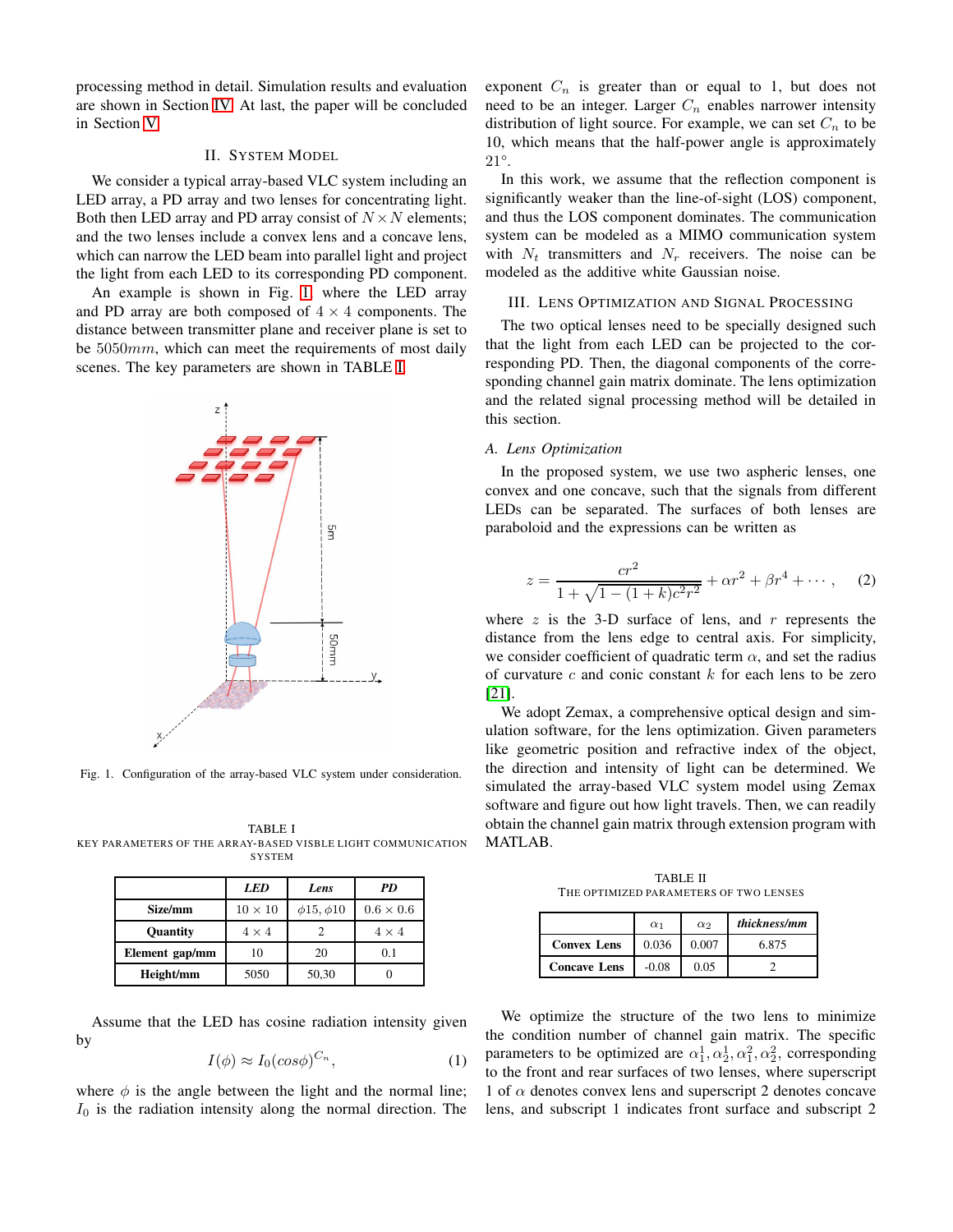

<span id="page-2-0"></span>Fig. 2. Spot pattern on the detector plane using a  $10mm \times 10mm$  detector.

indicates the back surface. Through iterative optimization, the optimal parameters of the above mentioned example can be obtained, as shown in TABLE [II.](#page-1-4) The minimum condition number 1.6622, and the spot pattern on detector plane is shown in Fig. [2.](#page-2-0)

From Fig. [2,](#page-2-0) it can be seen that the intervals between different light spots are easy to distinguish, which implies that the light beam can be well separated and interference can be suppressed. Moreover, the size of each spot is about  $0.5mm \times 0.5mm$ , which is about 20 times smaller than that of LED  $(10mm \times 10mm)$ , which proves that the optical antenna has good concentrating ability. The corresponding channel gain matrix is shown in Fig. [3,](#page-3-0) where the diagonal elements are significantly larger than the off-diagonal ones.

Consider the scenario where the transmitter and receiver are not in perfect alignment. The spatial distribution of light from the LEDs deviates from the position of the PD array, resulting in one light pot covering multiple adjacent PDs and one PD covered by the pots from multiple adjacent LEDs, as shown in Fig. [4.](#page-3-1) There are sixteen rectangular detectors in this figure, and the colored rectangles indicate the LED spots on detector. Clearly, spots move with the senders, and reach the junction of two or four detectors. Meanwhile, part of one spot has exceeded the detection area.

It is seen that since each receiver may be covered by the lights pots from multiple LEDs, the communication can be modeled by an interference channel. However, due to the specific structure of the interference channel, the transmitter information can be extracted by successive interference cancellation (SIC). The detailed process is elaborated in the subsequent subsections.

### *B. Signal Processing for Array-based System*

We already know the channel structure, and the channel model of Fig. [4](#page-3-1) can be represented as shown in Fig. [5,](#page-3-2) where T1, T2, T3 and T4 are transmitters, R1, R2, R3 and R4 are receivers. This kind of channel can be seen as a superposition of Z-channel. Z-channel is a two input two output channel model, whereby there are three transmission paths. Two senders respectively connect to the corresponding receiver and the transmission from one of the senders introduces interference to the non-intended receiver, while the other receiver is free from interference [\[22\]](#page-7-22).

Since one receiver is interference-free, we can detect this signal first, then get the original signal from transmitter. After that, it is easy to know the interference information. This is undoubtedly the idea of SIC [\[23\]](#page-7-23). In Fig. [4,](#page-3-1) we can clearly see that the detector in the top left corner receives the signal without interference, so the demodulation will start from this one. Once the first signal is known, it is easy to get the interference caused by it. Next we can demodulate signals received by the two detectors to fist one's right and below. In this way, we mark the numbers  $1, 2, 3, 4$  around the spots, which represents the order of demodulating.

As for the signals that fall on the middle detectors, we particularly discuss the order of recovering them. Take an example shown on the right side of Fig[.4,](#page-3-1) the detector received four different signals, denoted as  $A, B, C$  and  $D$ . Vertically, we first demodulate signals  $A$  and  $C$ , which are labeled as 1 and 2, and next one is  $B$ . The signal  $D$  in the lower right corner will be restored finally after all interference is eliminated.

In a word, the process of SIC mainly includes four parts: selecting the signal with maximum power, signal decision, signal reconstruction and interference cancellation. Generally, the signal with high power has a low bit error rate, so successively processing can reconstruct and eliminate interference as accurately as possible.

However, in MIMO system signal always has multiple transmission paths. This kind of diversity makes it possible for signals to have different transmission quality. So we are able to combine those received signals for higher SINR before interference cancellation.

Since the light from the same LED falls on 4 detectors at most, we select 4 PDs which received the strongest light power from each sender. After that, we adopt the idea of maximal ratio combining (MRC) to sum the 4 received signals. We set different weights for different links, and the coefficient multiplied by received signal is proportional to the DC gain, so the weight vector can be expressed as

$$
\boldsymbol{w}_{j} = \frac{\left(0, \dots, h_{mj_1,j}, 0, \dots, h_{mj_2,j}, 0, \dots, h_{mj_3,j}, 0, \dots, h_{mj_4,j}, 0, \dots\right)}{h_{mj_1,j}^2 + h_{mj_2,j}^2 + h_{mj_3,j}^2 + h_{mj_4,j}^2}, \tag{3}
$$

where  $w_j$  is corresponding to j-th transmitting signal, and  $h_{m,j}$  is the elemant of channel gain matrix. There are four non-zero elements in weight vector, meaning we combine four received signals into one.

The combined signal is

$$
y^{co} = w y, \tag{4}
$$

where  $y$  is the original received signal.

Integrate this with SIC method, the  $j$ -th combined signal turns to be

$$
\bm{y}_{j}^{co} = \bm{w}_{j} \bm{y}_{-(j-1)} = \bm{w}_{j} \bm{h}_{j} x_{j} + \bm{w}_{j} \sum_{i=j+1}^{N_{t}} \bm{h}_{i} x_{i} + \bm{w}_{j} \bm{n}, \quad (5)
$$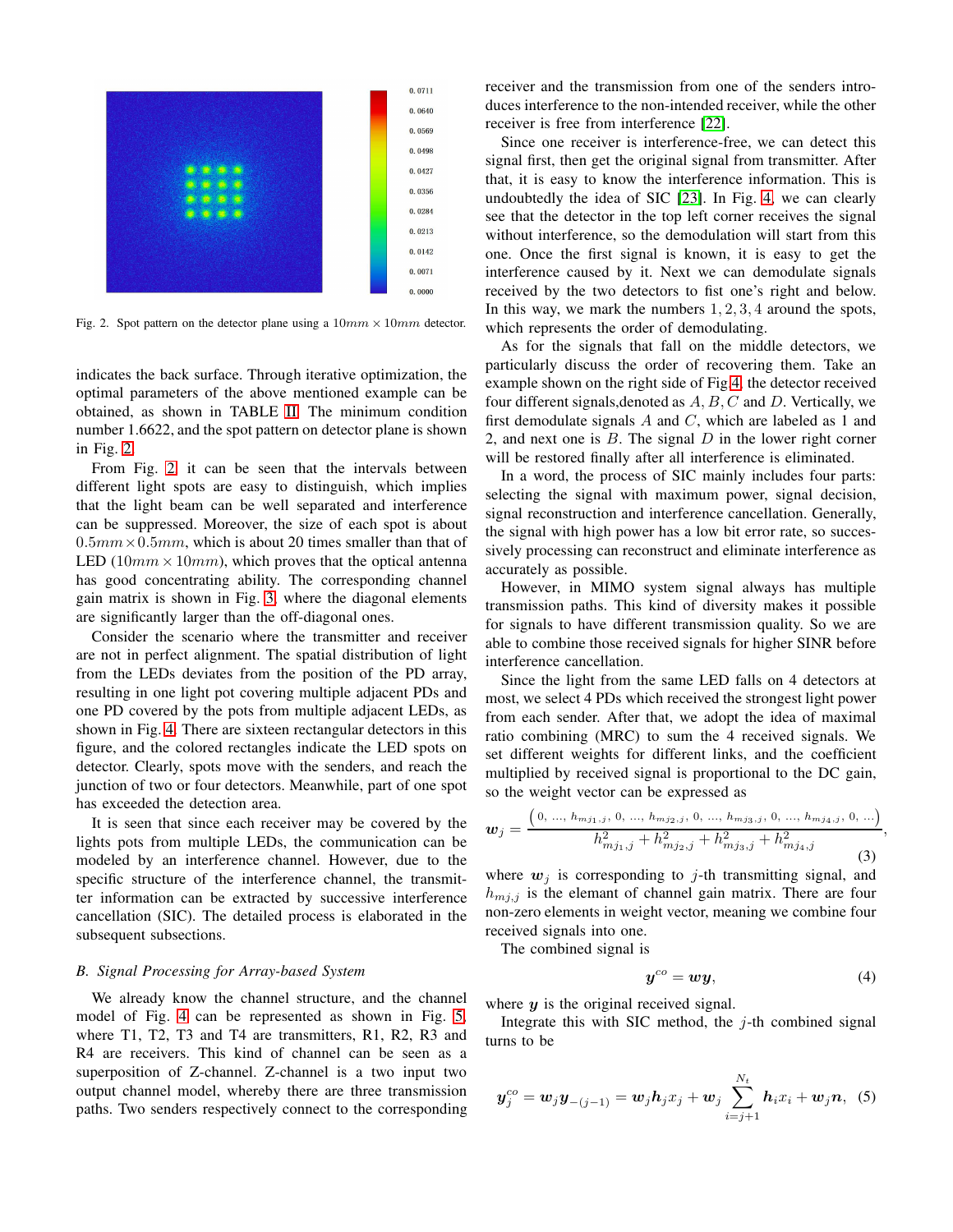$H =$  $\sqrt{ }$  .88 27.71 11.90 6.40 27.69 17.94 9.75 6.28 11.10 9.75 7.57 5.37 6.37 5.93 5.01 3.91 .94 450.20 29.00 11.61 18.14 28.00 17.75 10.06 10.18 11.40 9.67 7.35 5.98 6.70 6.20 5.54 .05 29.67 451.72 29.95 9.80 17.46 28.14 18.46 7.56 10.24 10.99 9.71 4.75 6.37 6.55 6.07 .95 11.07 27.88 443.46 6.47 9.53 17.06 27.42 5.21 7.09 9.23 11.39 3.79 5.38 5.94 6.81 .40 18.29 9.97 6.32 450.96 27.82 10.62 6.54 29.00 17.49 10.35 6.28 11.61 9.41 7.07 4.91 .04 32.04 18.73 9.95 31.03 452.33 29.08 11.18 18.54 29.31 18.15 10.18 9.64 11.05 9.81 7.04 .56 19.28 31.43 19.45 11.98 29.42 452.16 31.05 10.28 18.43 28.87 18.69 7.09 10.14 11.35 9.73 .88 10.16 18.47 29.93 6.55 10.96 27.64 446.16 6.32 9.39 17.47 29.61 5.42 7.49 9.21 11.18 .37 9.75 6.90 4.76 28.46 18.11 9.66 6.04 453.32 28.12 11.88 6.35 30.28 18.59 9.76 5.85 .39 11.99 10.33 6.97 18.61 29.72 18.08 9.87 30.34 457.93 29.33 11.70 18.94 32.27 18.73 9.66 .14 9.81 11.29 9.83 9.63 18.36 29.46 18.71 11.31 30.12 456.41 31.12 9.62 18.77 31.58 19.15 .20 7.07 9.66 11.89 6.03 9.50 17.86 29.22 6.56 11.62 27.06 450.99 6.00 9.65 17.78 32.14 .68 6.03 5.12 4.22 11.45 10.15 7.41 4.96 28.72 17.53 9.39 6.25 447.29 27.78 10.68 6.96 .77 6.24 5.77 5.39 9.73 11.63 9.86 6.75 18.46 27.19 17.89 9.88 31.15 455.03 28.76 11.40 .09 6.12 6.70 5.92 6.74 9.56 11.35 9.73 9.79 17.27 27.15 17.51 10.93 28.74 447.49 30.92 .10 5.45 5.95 6.40 5.35 6.73 9.47 10.99 6.13 9.61 17.48 27.50 6.64 11.27 28.23 444.46  $\setminus$   $\times$   $10^{-7}$ 

<span id="page-3-0"></span>Fig. 3. Channel gain matrix of aligned transmitter and receiver



<span id="page-3-1"></span>Fig. 4. Spot pattern of mobile system.



<span id="page-3-2"></span>Fig. 5. Channel model of mobile system.

where  $y_{-(j-1)}$  denotes the j-th received signal that has eliminated interference caused by 1st to  $(j - 1)$ -th signal, n is the white Gaussian noise and its variance is  $\sigma_n$ .

And SINR is

$$
SINR_j = \frac{P_{S_j}}{P_{I_j} + P_{N_j}} = \frac{(\mathbf{w}_j \mathbf{h}_j)^2}{\sum_{i=j+1}^{N_t} (\mathbf{w}_j \mathbf{h}_i)^2 + ||\mathbf{w}_j \mathbf{n}||^2},
$$
 (6)

where  $P_{S_j}$  is signal power,  $P_{I_j}$  is total interference power, and  $P_{N_j}$  is noise power. In this way, the channel capacity  $(bps/Hz)$ measurement) can be expressed as

<span id="page-3-3"></span>
$$
C_j = \log(1 + SINR_j),\tag{7}
$$

where  $C_j$  denotes channel capacity of the j-th sub-channel.

# *C. Signal Processing for the Proposed System*

There are 16 LEDs and 16 PDs in the previously established system. Due to the fixed size of light spot, the transmitter has a limited moving range. And we prefer system with greater range of motion, naturally adding more PDs on the receiving plane is a feasible way. We changed the previous  $4\times4$  PD array to  $8\times 8$ , while PD size and interval keeping the same. As LEDs move, more PDs will be able to receive signals, thus ensuring a larger range of movement.

We already know the channel state information, thus we know which detectors receive the strongest signal. Before signal processing, we should sort the signals by power. When detecting the first signal, the received signals can be written as

$$
y = h_1 x_1 + \sum_{i=2}^{16} h_i x_i + n.
$$
 (8)

Assume that we combine the first, second, third and fourth received signals into one, the weight vector is

$$
\boldsymbol{w}_1 = \frac{(h_{11}, h_{21}, h_{31}, h_{41}, 0, \ldots, 0)}{h_{11}^2 + h_{21}^2 + h_{31}^2 + h_{41}^2}.
$$
 (9)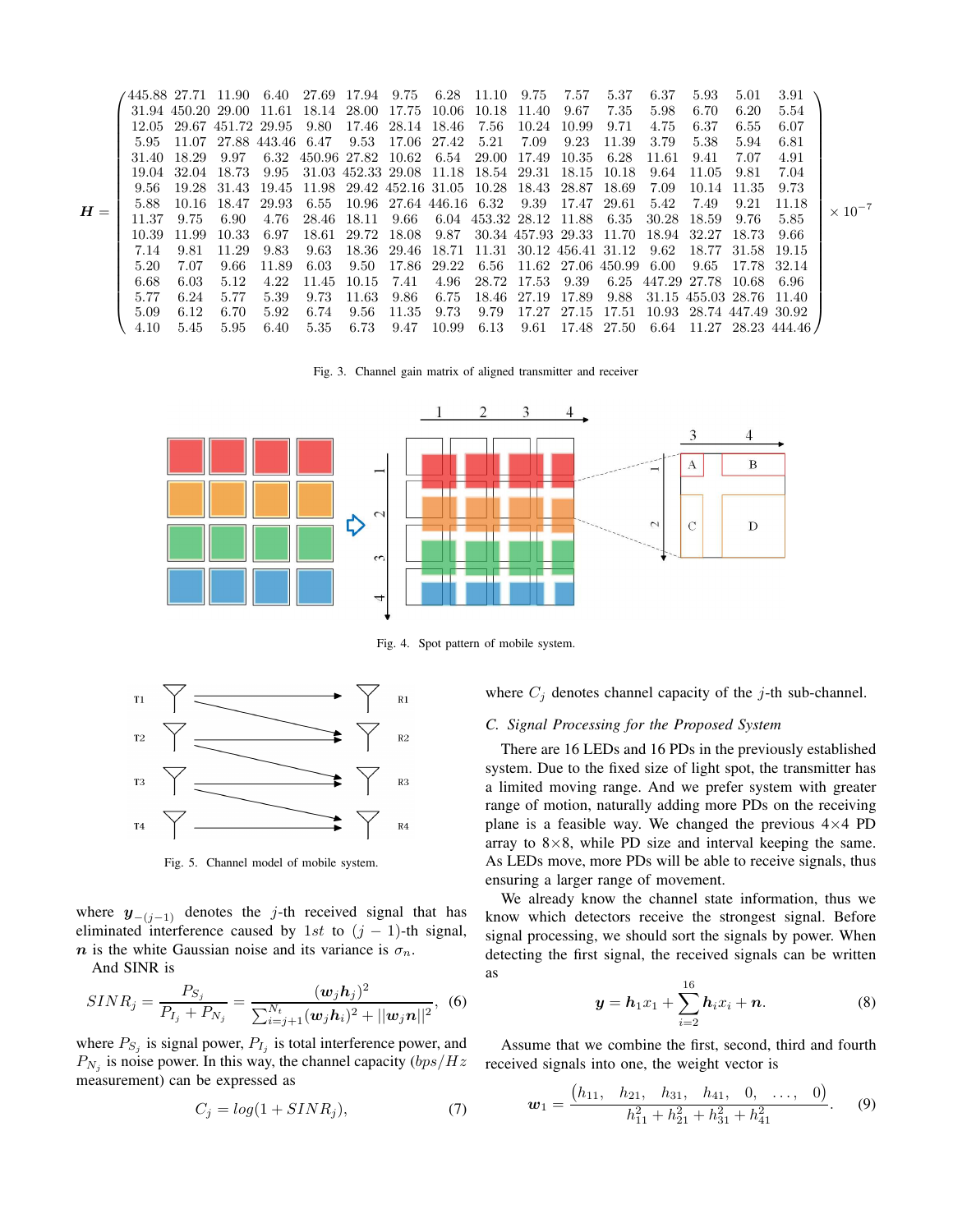So the combined signal could be expressed as

$$
\boldsymbol{y}_1^{co} = \boldsymbol{w}_1 \boldsymbol{y} = \boldsymbol{w}_1 \sum_{i=1}^{16} \boldsymbol{h}_i x_i + \boldsymbol{w}_1 \boldsymbol{n}, \tag{10}
$$

and SINR turns to be

<span id="page-4-1"></span>
$$
SINR_1 = \frac{(\boldsymbol{w}_1 \boldsymbol{h}_1)^2}{\sum_{i=2}^{16} (\boldsymbol{w}_1 \boldsymbol{h}_i)^2 + ||\boldsymbol{w}_1 \boldsymbol{n}||^2}.
$$
 (11)

Original signal  $x_1$  can be recovered through decision. Thus we reconstruct the interference introduced by  $x_1$  and conduct interference cancellation. The same processing will be performed on all signals in turn to ensure that all interference is eliminated. Again we use equations [\(11\)](#page-4-1) and [\(7\)](#page-3-3) to calculate channel capacity.

# IV. RESULT ANALYSIS

<span id="page-4-0"></span>This section presents the numerical simulation result of signal processing. We compare the change in channel capacity when transmitter and receiver translate or rotate respectively. Then we increase to 64 PDs to see the enhancement of system mobility.

## *A. Moving Range*

In practical applications, system may be inclined or in offset when placed, such as Fig. [6,](#page-4-2) which makes the center of transmitter and receiver cannot be perfectly aligned. Therefore, we first explore how channel characteristics change when system move.



<span id="page-4-2"></span>Fig. 6. Relative positions of transmitter and receiver when (a)center aligned (b)transmitter rotates (c)transmitter vertically translates (d)receiver horizontally moves (e)receiver rotates.

Here we assume that the LED array is encapsulated, i.e., the relative position between components will not change as array moves. And the same assumption for PD array. Still, we choose condition number as representative of channel performance. We get the results of condition number in situation of system rotates and translates, shown in Fig. [7](#page-4-3) and Fig. [8.](#page-4-4) We can see that when receiver is perfectly aligned (rotate  $0^{\circ}$  in Fig. [7\)](#page-4-3), the smallest condition number representing the best channel performance is obtained. As receiver moves away, the condition number increases gradually, showing the transmission performance is getting worse.



<span id="page-4-3"></span>Fig. 7. Variation of condition number with transmitter rotation.



<span id="page-4-4"></span>Fig. 8. Variation of condition number with receiver horizontal translation.

Only when channel performance is in a certain range can signal be transmitted with high quality. So we consider the condition numbers less than 10 indicating good transmission condition. Hence the movable range can be determined. In Fig. [7](#page-4-3) condition number increases gradually, but suddenly drops at  $x = 17^{\circ}$ . That's because channel condition deteriorates as the transmitter rotates. And PD can not receive optical signal starting from a certain position, so all sub-channels have the same poor performance, resulting in the reduction of condition number.

In Fig. [8](#page-4-4) the receiver can move about 13mm horizontally while maintaining good signal transmission condition. But in vertical direction, the receiver (or transmitter) can move about  $\pm 1m$ . Fig. [9](#page-4-5) shows the spot.



<span id="page-4-5"></span>Fig. 9. Spot pattern on detector plane after vertically moving 1m.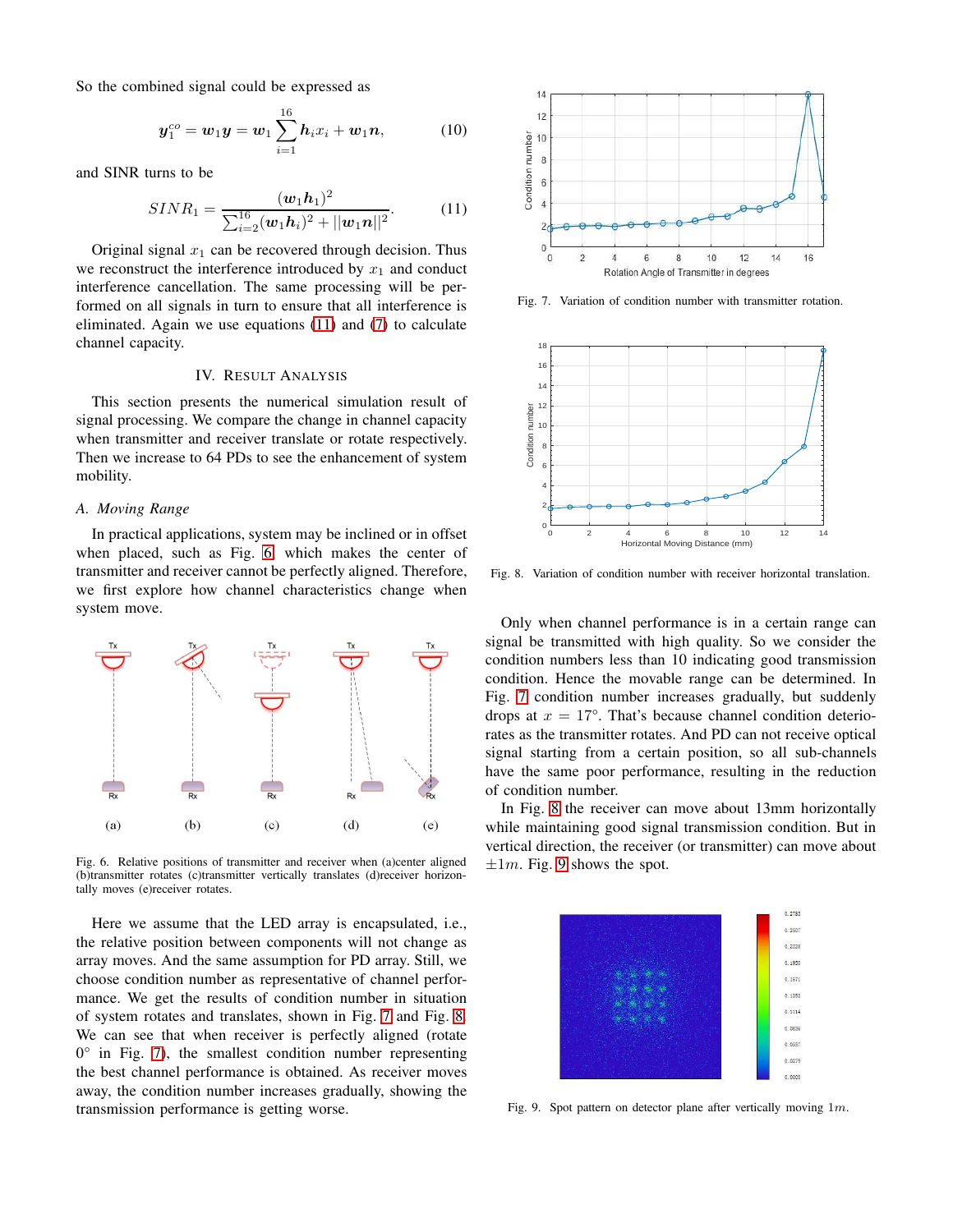| TABLE III |                                       |  |  |  |  |  |  |  |  |  |
|-----------|---------------------------------------|--|--|--|--|--|--|--|--|--|
|           | Channel capacity of rotating receiver |  |  |  |  |  |  |  |  |  |

<span id="page-5-0"></span>

|                      | signal number |       | $\overline{c}$ | 3      | 4      | 5     | 6     | $\mathcal{I}$ | 8      |
|----------------------|---------------|-------|----------------|--------|--------|-------|-------|---------------|--------|
| channel capacity     |               |       |                |        |        |       |       |               |        |
|                      | $SC+SIC$      | 4.789 | 5.678          | 12.972 | 10.700 | 5.443 | 3.918 | 4.525         | 5.489  |
| Rotate $0^{\circ}$   | SIC only      | 2.089 | 2.608          | 4.356  | 2.202  | 2.043 | 2.001 | 2.001         | 2.638  |
|                      | SC only       | 0.965 | 0.964          | 0.977  | 0.977  | 0.964 | 0.951 | 0.951         | 0.964  |
|                      | No processing | 0.986 | 0.986          | 0.989  | 0.989  | 0.986 | 0.982 | 0.982         | 0.9869 |
| Rotate $0.5^{\circ}$ | $SC+SIC$      | 2.816 | 2.477          | 2.541  | 9.908  | 4.586 | 2.091 | 1.912         | 2.027  |
|                      | SIC only      | 0.699 | 0.007          | 0.269  | 2.083  | 0.723 | 0.154 | 0.003         | 0.114  |
|                      | SC only       | 0.779 | 0.743          | 0.85   | 0.891  | 0.849 | 0.732 | 0.7           | 0.811  |
|                      | No processing | 0.823 | 0.682          | 0.976  | 0.982  | 0.975 | 0.804 | 0.667         | 0.966  |
|                      | $SC+SIC$      | 3.353 | 5.521          | 6.402  | 7.209  | 0.697 | 4.578 | 4.595         | 4.984  |
| Rotate $1^\circ$     | SIC only      | 1.638 | 0.255          | 0.033  | 0.744  | 0.446 | 0.263 | 0.290         | 0.165  |
|                      | SC only       | 0.009 | 0.965          | 0.977  | 0.965  | 0.007 | 0.952 | 0.951         | 0.965  |
|                      | No processing | 0.004 | 0.986          | 0.989  | 0.986  | 0.004 | 0.983 | 0.982         | 0.986  |

| channel capacity     | signal number | 9     | 10    | 11    | 12    | 13    | 14     | 15     | 16     |
|----------------------|---------------|-------|-------|-------|-------|-------|--------|--------|--------|
|                      | $SC+SIC$      | 4.669 | 4.393 | 3.951 | 4.716 | 4.782 | 5.758  | 10.447 | 20.917 |
| Rotate $0^{\circ}$   | SIC only      | 2.001 | 2.007 | 2.007 | 2.006 | 2.358 | 2.076  | 2.001  | 10.812 |
|                      | SC only       | 0.965 | 0.951 | 0.951 | 0.965 | 0.965 | 0.964  | 0.978  | 0.977  |
|                      | No processing | 0.986 | 0.982 | 0.982 | 0.986 | 0.985 | 0.986  | 0.989  | 0.989  |
|                      | $SC+SIC$      | 3.691 | 2.145 | 1.874 | 2.185 | 2.829 | 2.482  | 2.535  | 19.706 |
| Rotate $0.5^{\circ}$ | SIC only      | 0.399 | 0.268 | 0.017 | 0.02  | 0.23  | 0.528  | 0.677  | 8.224  |
|                      | SC only       | 0.848 | 0.727 | 0.702 | 0.81  | 0.776 | 0.743  | 0.851  | 0.889  |
|                      | No processing | 0.974 | 0.798 | 0.665 | 0.966 | 0.822 | 0.677  | 0.976  | 0.982  |
|                      | $SC+SIC$      | 1.038 | 5.221 | 4.143 | 4.409 | 5.477 | 13.676 | 5.433  | 7.191  |
| Rotate $1^\circ$     | SIC only      | 0.574 | 0.308 | 0.267 | 0.257 | 0.406 | 7.498  | 6.864  | 0.315  |
|                      | SC only       | 0.007 | 0.952 | 0.952 | 0.966 | 0.009 | 0.965  | 0.978  | 0.964  |
|                      | No processing | 0.004 | 0.982 | 0.983 | 0.986 | 0.004 | 0.986  | 0.990  | 0.986  |



<span id="page-5-1"></span>Fig. 10. Comparison of channel capacity using different signal processing methods without movement.



<span id="page-5-2"></span>Fig. 11. Comparison of channel capacity using different signal processing methods with horizontal movement of 150mm.

# *B. Signal Processing Result*

Next we will discuss the results of signal processing and start with the situation of receiver moving.

We simulate the numerical results of channel capacity

Notwithstanding, the receiver has a small rotation range of

less than 1 degree because lens rotation can change the light

path seriously.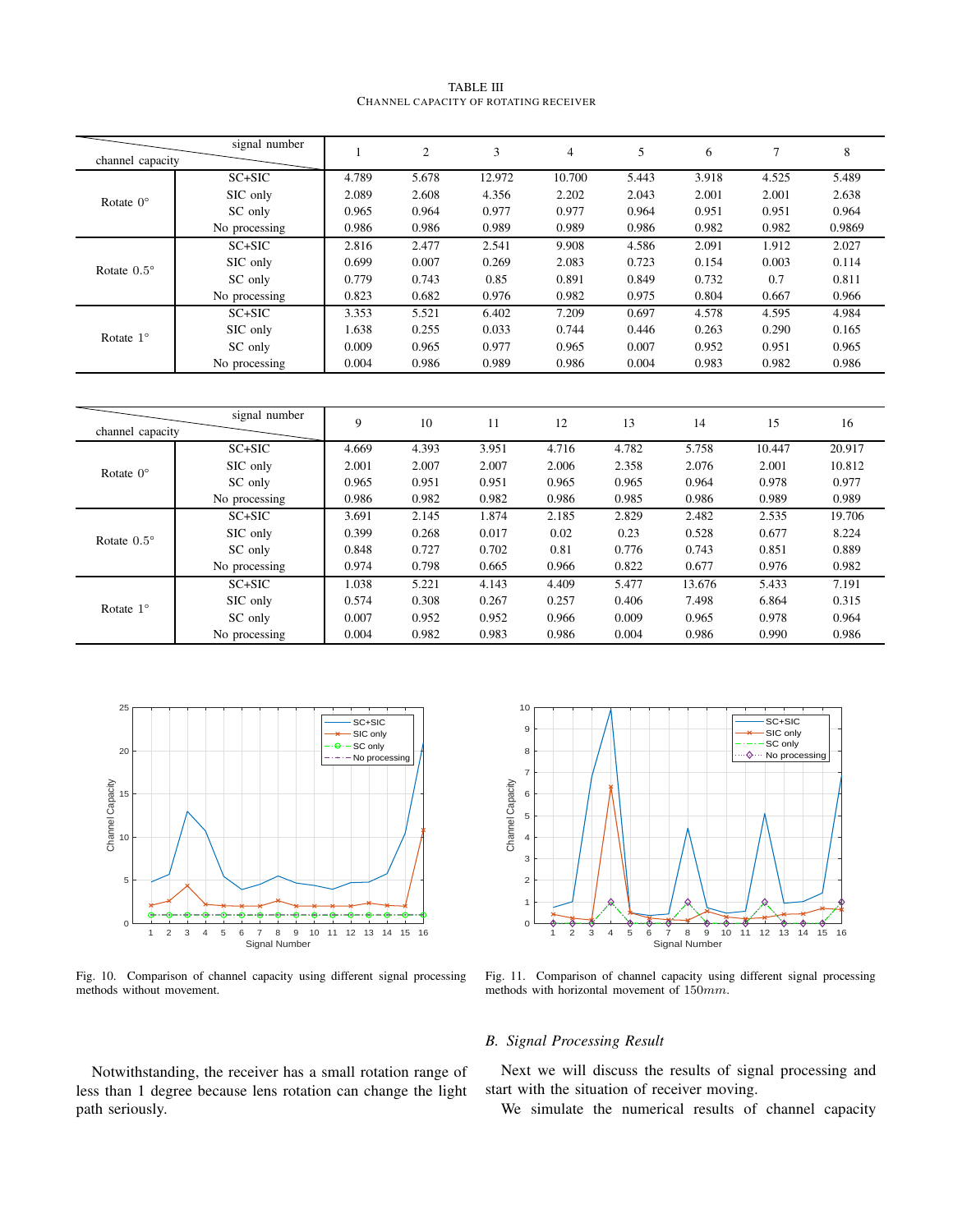TABLE IV CHANNEL CAPACITY OF HORIZONTALLY MOVING RECEIVER

<span id="page-6-0"></span>

| channel capacity | signal number |       | $\overline{2}$ | 3     | 4      | 5     | 6     | 7     | 8     |
|------------------|---------------|-------|----------------|-------|--------|-------|-------|-------|-------|
|                  |               |       |                |       |        |       |       |       |       |
|                  | $SC+SIC$      | 5.804 | 4.025          | 7.526 | 11.526 | 4.684 | 3.908 | 3.081 | 4.443 |
| Move $50mm$      | SIC only      | 1.931 | 1.130          | 1.965 | 3.039  | 1.443 | 1.082 | 1.068 | 1.001 |
|                  | SC only       | 0.947 | 0.930          | 0.944 | 0.964  | 0.951 | 0.930 | 0.912 | 0.920 |
|                  | No processing | 0.980 | 0.973          | 0.965 | 0.990  | 0.988 | 0.976 | 0.968 | 0.958 |
| Move $100mm$     | $SC+SIC$      | 5.08  | 2.55           | 2.863 | 2.785  | 0.609 | 2.47  | 2.065 | 2.563 |
|                  | SIC only      | 0.436 | 1.576          | 0.412 | 0.243  | 0.466 | 0.274 | 0.205 | 0.198 |
|                  | SC only       | 0.014 | 0.773          | 0.885 | 0.507  | 0.011 | 0.480 | 0.733 | 0.851 |
|                  | No processing | 0.006 | 0.798          | 0.981 | 0.594  | 0.006 | 0.590 | 0.791 | 0.974 |
|                  | $SC+SIC$      | 0.742 | 1.006          | 6.782 | 9.929  | 0.495 | 0.368 | 0.436 | 4.416 |
| Move $150mm$     | SIC only      | 0.423 | 0.243          | 0.156 | 6.330  | 0.494 | 0.248 | 0.170 | 0.144 |
|                  | SC only       | 0.003 | 0.010          | 0.001 | 0.979  | 0.001 | 0.002 | 0.007 | 0.966 |
|                  | No processing | 0.004 | 0.001          | 0.000 | 0.991  | 0.004 | 0.004 | 0.004 | 0.988 |
|                  |               |       |                |       |        |       |       |       |       |
|                  |               |       |                |       |        |       |       |       |       |

| channel capacity | signal number | 9     | 10    | 11    | 12    | 13    | 14    | 15    | 16     |
|------------------|---------------|-------|-------|-------|-------|-------|-------|-------|--------|
|                  | $SC+SIC$      | 5.616 | 4.497 | 3.953 | 3.351 | 5.794 | 3.879 | 7.691 | 20.715 |
| Move $50mm$      | SIC only      | 1.520 | 1.210 | 1.007 | 1.123 | 1.250 | 1.188 | 1.784 | 9.094  |
|                  | SC only       | 0.950 | 0.931 | 0.912 | 0.923 | 0.948 | 0.929 | 0.943 | 0.965  |
|                  | No processing | 0.987 | 0.975 | 0.968 | 0.959 | 0.981 | 0.973 | 0.964 | 0.991  |
| Move $100mm$     | $SC+SIC$      | 0.856 | 3.108 | 2.125 | 2.319 | 5.178 | 2.543 | 2.831 | 12.563 |
|                  | SIC only      | 0.517 | 0.303 | 0.320 | 0.243 | 0.061 | 0.611 | 0.942 | 6.820  |
|                  | SC only       | 0.011 | 0.479 | 0.730 | 0.848 | 0.015 | 0.772 | 0.505 | 0.883  |
|                  | No processing | 0.006 | 0.587 | 0.785 | 0.974 | 0.006 | 0.793 | 0.590 | 0.980  |
|                  | $SC+SIC$      | 0.731 | 0.476 | 0.565 | 5.083 | 0.936 | 1.012 | 1.409 | 6.856  |
| Move $150mm$     | SIC only      | 0.564 | 0.299 | 0.213 | 0.268 | 0.423 | 0.443 | 0.696 | 0.642  |
|                  | SC only       | 0.001 | 0.002 | 0.007 | 0.966 | 0.003 | 0.010 | 0.001 | 0.979  |
|                  | No processing | 0.001 | 0.001 | 0.001 | 0.987 | 0.000 | 0.000 | 0.000 | 0.991  |

using signal combining and SIC methods (SC+SIC) under different mobile situations. As comparison, we also calculate the channel capacity in the case of signal combining without SIC step (SC only) and SIC without signal combining step (SIC only) respectively.

We study the situation of receiver rotation. Since senderside rotation is equivalent to receiver-side rotation along with translation, the rotation angle range of sender is larger than that of receiver. The simulation results in TABLE [III](#page-5-0) show a significant improvement in channel capacity when using SC+SIC, meaning that each channel can transfer information at a higher rate. And rotation angle increasing to 1 degree is feasible now.

The receiver has a limited moving distance in the horizontal direction because of small receiving area. But in TABLE [IV,](#page-6-0) adding PDs and signal processing could effectively improve channel capacity and mobility at the same time. It is obvious the channel capacity of each subchannel has increased by more than four times. Moreover, receiver is able to move about 150mm, which is 137mm longer than before.

As for offsetting transmitter, performing SC and SIC also improves system performance. But when sender moves vertically, the communication performance is almost unchanged, so the performance gain brought by signal processing is not obvious.

Next we analyze the simulation results in more detail. We focus on the situation of alignment shown in Fig. [10.](#page-5-1) At this time the 16-channel signals correspond to PD one by one, i.e., the interference is minimal. So we can see sub-channels have the same original channel capacity. But after signal processing, the maximum capacity of sub-channel can be up to 20, which is about 20 times what it was before.

Then we discuss the channel capacity under offset. Taking horizontal movement of  $150mm$  as an example, we can see changes in channel capacity when using different signal processing methods is shown in Fig. [11.](#page-5-2) After SC and SIC steps, the highest channel capacity is obtained, corresponding to the top curve in the graph. There exist four peaks because only four PDs located at the edge are able to receive signals in such a situation. Independent SIC processing has a small effect on channel capacity since its performance can be affected by signal detection. When signal power is pretty low, incorrect judgment of signal will cause progressive performance degradation. However, signal combining has no contribution to improve SNR as other PDs can hardly receive signals.

In a word, by increasing the number of PD, the moving range of system is obviously increased, so system can move further. In addition to that, signal combining can effectively